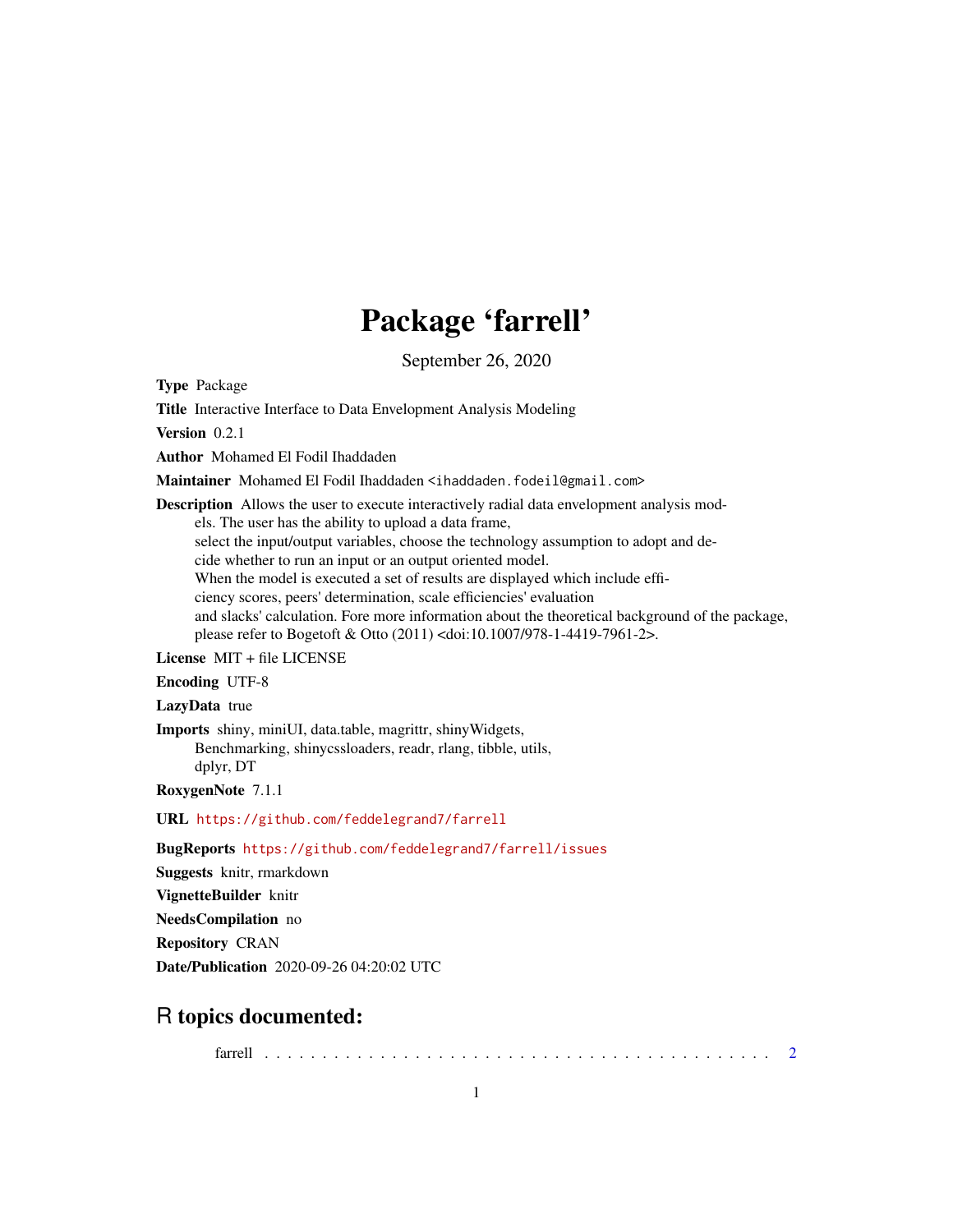#### <span id="page-1-0"></span>**Index** [3](#page-2-0)

#### Description

farrell Data Envelopment Analysis Gadget

#### Usage

farrell()

#### Value

A data frame of the efficiency results including efficiency scores, peers' determination scale inefficiencies' evaluation and slacks' calculation.

#### Examples

```
if(interactive()){
farrell()
}
```